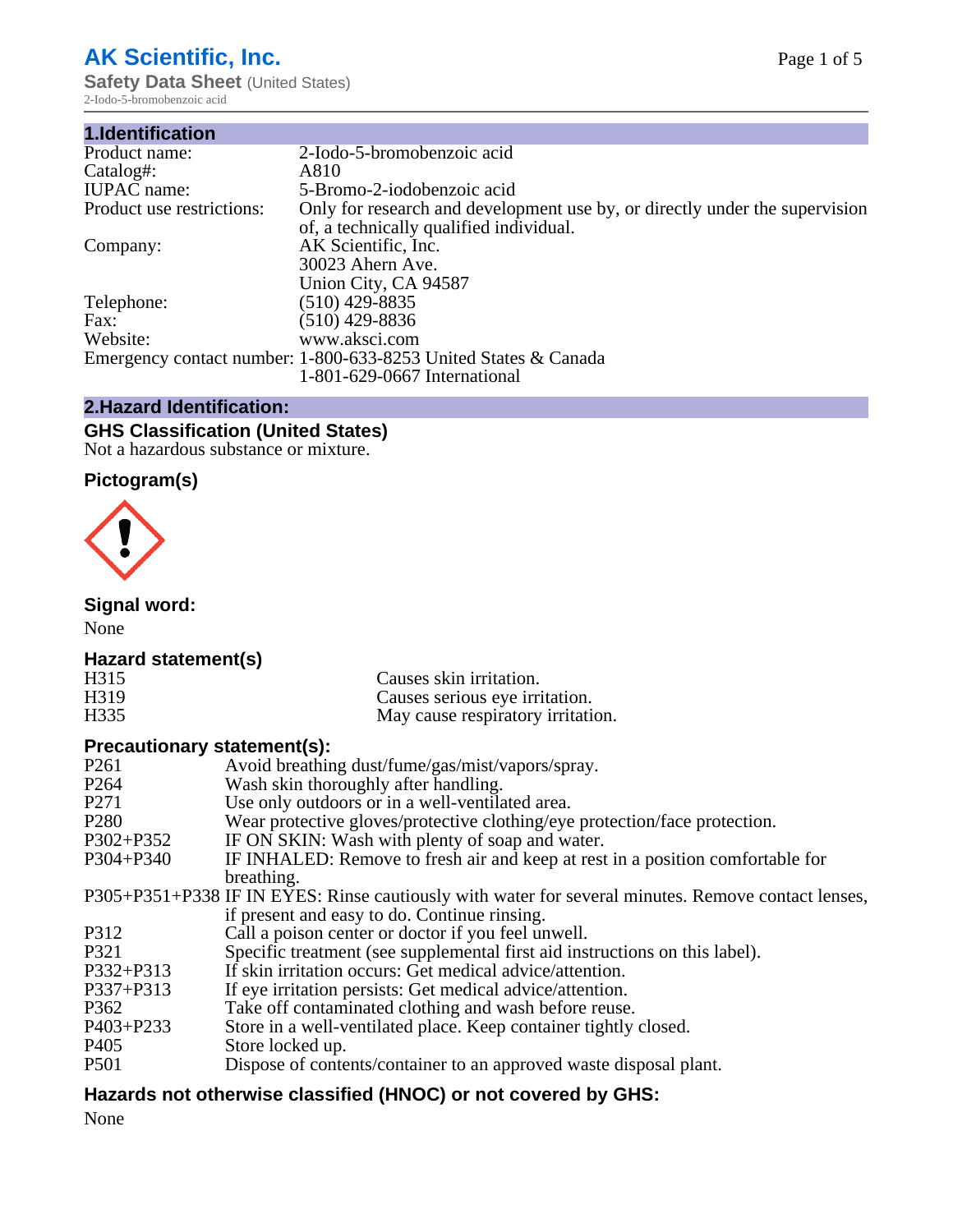| 3. Composition/Information on Ingredients |                |
|-------------------------------------------|----------------|
| Synonyms:                                 | Not available. |
| $CAS#$ :                                  | 21740-00-1     |
| Purity:                                   | 98% (HPLC)     |
| EC:                                       | Not available. |

### **4. First Aid Measures**

**General Information:** Immediately remove any clothing contaminated by the product. Move out of dangerous area. Consult a physician and show this safety data sheet.

**Inhalation:** Move person to fresh air. If not breathing, give artificial respiration. If breathing is difficult, give oxygen. Obtain medical aid.

**Skin contact:** Immediately flush skin with running water for at least 15 minutes while removing contaminated clothing and shoes. Wash clothing before reuse. Obtain medical aid immediately. **Eye contact:** Immediately flush open eyes with running water for at least 15 minutes. Obtain medical aid immediately.

**Ingestion:** Do NOT induce vomiting without medical advice. Rinse mouth with water. Never administer anything by mouth to an unconscious person. Obtain medical aid immediately.

**Most important symptoms and effects, both acute and delayed:** No further information available. Please see sections 2 and 11.

**Indication of any immediate medical attention and special treatment needed:** No further information available.

#### **5. Fire Fighting Measures**

**Suitable extinguishing media:** Use water spray, dry chemical, carbon dioxide, or chemical foam. **Specific hazards arising from the chemical:** Carbon oxides, Hydrogen bromide, Hydrogen iodide.

**Advice for firefighters:** As in any fire, wear a NIOSH-approved or equivalent, pressure-demand, self-contained breathing apparatus and full protective gear. During a fire, irritating and highly toxic gases may be generated by thermal decomposition or combustion.

#### **6. Accidental Release Measures**

**Personal precautions, protective equipment and emergency procedures:** Wear protective equipment and keep unprotected personnel away. Ensure adequate ventilation. Remove all sources of ignition. Prevent further leak or spill if safe to do so. For personal protective equipment, please refer to section 8.

**Environmental precautions:** Do not let product enter drains, other waterways, or soil.

**Methods and materials for containment and cleaning up:** Prevent further leak or spill if safe to do so. Vacuum, sweep up, or absorb with inert material and place into a suitable disposal container. Consult local regulations for disposal. See section 13 for further disposal information.

#### **7. Handling and Storage**

**Precautions for safe handling:** Avoid contact with skin, eyes, and personal clothing. Wash hands thoroughly after handling. Avoid breathing fumes. Use only with adequate ventilation. Wear suitable protective clothing, gloves, and eye/face protection. Keep away from sources of ignition. Minimize dust generation and accumulation. Keep container tightly closed. Open and handle container with care. Do not eat, drink, or smoke while handling.

**Conditions for safe storage, including any incompatibilities:** Store in a tightly-closed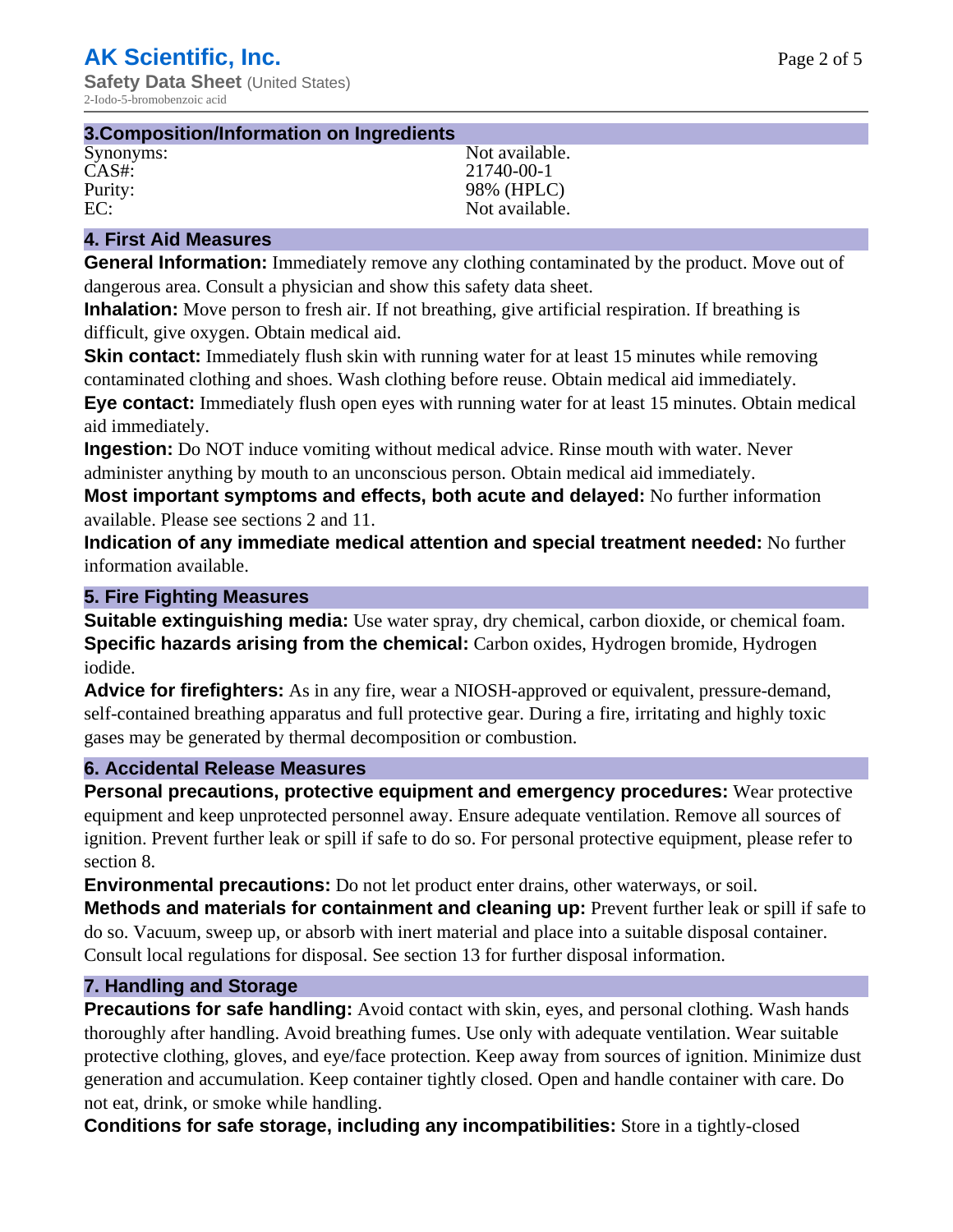container when not in use. Store in a cool, dry, well-ventilated area away from incompatible substances. Keep away from sources of ignition. ,Store long-term in a cool, dry place.

#### **8. Exposure Controls/Personal Protection**

#### **Exposure limits:**

| <b>OSHA PEL:</b>  | Not available. |
|-------------------|----------------|
| NIOSH REL:        | Not available. |
| <b>ACGIH TLV:</b> | Not available. |

**Appropriate engineering controls:** Avoid contact with skin, eyes, and clothing. Wash hands before breaks and immediately after handling the product. Facilities storing or utilizing this material should be equipped with an eyewash fountain. Use adequate general and local exhaust ventilation to keep airborne concentrations low.

#### **Personal protection**

| Eyes:        | Based on an evaluation of the eye or face hazards present, wear chemical splash-resistant<br>safety glasses or goggles with side protection. A face shield may be appropriate in some |
|--------------|---------------------------------------------------------------------------------------------------------------------------------------------------------------------------------------|
|              | workplaces. Use eyewear tested and approved under appropriate government standards<br>such as OSHA 29 CFR 1910.133 or EU EN166.                                                       |
| Hands:       | Wear gloves selected based on an evaluation of the possible hazards to hands and skin,                                                                                                |
|              | the duration of use, the physical conditions of the workplace, and the chemical resistance                                                                                            |
|              | and physical properties of the glove material.                                                                                                                                        |
|              | Skin and body: Protective clothing must be selected based on the hazards present in the workplace, the                                                                                |
|              | physical environment, the duration of exposure, and other factors. No fabric can provide                                                                                              |
|              | protection against all potential hazards; therefore it is important to select the appropriate                                                                                         |
|              | protective clothing for each specific hazard. At the minimum, wear a laboratory coat and                                                                                              |
|              | close-toed footwear.                                                                                                                                                                  |
| Respiratory: | Respirators are not a substitute for accepted engineering control measures such as<br>enclosure or confinement of the operation, general and local ventilation, and substitution      |
|              | of less toxic materials. When respiratory personal protective equipment is appropriate                                                                                                |
|              | based on an assessment of respiratory hazards in the workplace, use a NIOSH- or                                                                                                       |
|              | CEN-certified respirator.                                                                                                                                                             |

| 9. Physical and Chemical Properties |                                   |
|-------------------------------------|-----------------------------------|
| <b>Physical State:</b>              | Dark yellow to light brown powder |
| Molecular Formula:                  | C7H4BrIO2                         |
| Molecular Weight:                   | 326.91                            |
| Odor:                               | Not available.                    |
| pH:                                 | Not available.                    |
| <b>Boiling Point Range:</b>         | Not available.                    |
| Freezing/Melting Point:             | $160 - 163$ °C                    |
| Flash Point:                        | Not applicable                    |
| <b>Evaporation Rate:</b>            | Not available.                    |
| Flammability(solid,gas):            | Please see section 2.             |
| Explosive limits:                   | Not available.                    |
| Vapor Pressure:                     | Not available.                    |
| Vapor Density:                      | Not available.                    |
| Solubility:                         | Not available.                    |
| <b>Relative Density:</b>            | Not available.                    |
| Refractive Index:                   | Not available.                    |
| Volatility:                         | Not available.                    |
| <b>Auto-ignition Temperature:</b>   | Not available.                    |
| <b>Decomposition Temperature:</b>   | Not available.                    |
| <b>Partition Coefficient:</b>       | Not available.                    |
|                                     |                                   |

#### **10. Stability and Reactivity**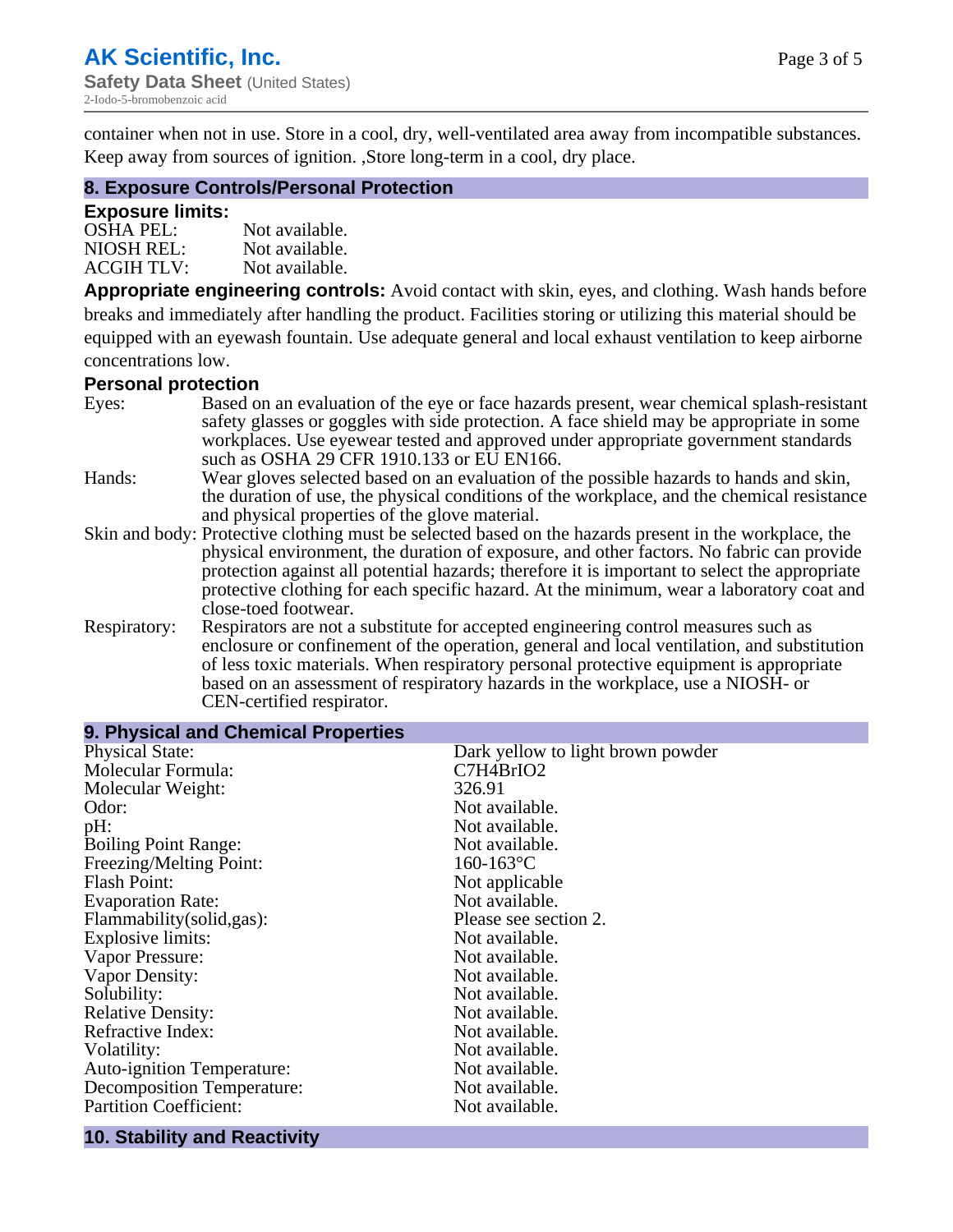| Reactivity:                         | Not available.                                       |
|-------------------------------------|------------------------------------------------------|
| Chemical stability:                 | Stable under recommended temperatures and pressures. |
| Possibility of hazardous reactions: | Not available.                                       |
| Conditions to avoid:                | Dust generation.                                     |
| Incompatible materials:             | Strong oxidizing agents.                             |
| Hazardous decomposition products:   | Carbon oxides, Hydrogen bromide, Hydrogen iodide.    |

#### **11. Toxicological Information**

| RTECS#                                         | Not available.                                      |
|------------------------------------------------|-----------------------------------------------------|
| Acute toxicity:                                | Not available.                                      |
| Routes of exposure:                            | Inhalation, eye contact, skin contact, ingestion.   |
| Symptoms related to the physical, chemical and | Skin contact may result in inflammation             |
| toxicological characteristics:                 | characterized by itching, scaling, reddening,       |
|                                                | blistering, pain or dryness. Eye contact may result |
|                                                | in redness, pain or severe eye damage. Inhalation   |
|                                                | may cause irritation of the lungs and respiratory   |
|                                                | system. Overexposure may result in serious illness  |

or death.

#### **Carcinogenicity**

| IARC: | Not classified.                                                                                       |
|-------|-------------------------------------------------------------------------------------------------------|
| NTP:  | Not listed.                                                                                           |
| OSHA: | Not listed.                                                                                           |
|       | Acute toxic effects: Inflammation of the eye is characterized by redness, watering, and itching. Skin |
|       | inflammation is characterized by itching, scaling, reddening, or, occasionally,                       |
|       | blistering.                                                                                           |

| <b>12. Ecological Information</b> |                |
|-----------------------------------|----------------|
| Ecotoxicity:                      | Not available. |
| Persistence and degradability:    | Not available. |
| Bioaccumulative potential:        | Not available. |
| Mobility in soil:                 | Not available. |
| Other adverse effects:            | Not available. |

#### **13. Disposal Considerations**

Disposal of waste: Chemical waste generators must determine whether a discarded chemical is classified as hazardous waste. US EPA guidelines for the classification determination are listed in 40 CFR 261.3. Additionally, waste generators must consult state and local hazardous waste regulations to ensure complete and accurate classification. Observe all federal, state and local regulations when disposing of the substance.

Disposal of packaging: Do not reuse containers. Dispose of as unused product.

| <b>14. Transportation Information</b> |                |
|---------------------------------------|----------------|
| <b>DOT (United States)</b>            |                |
| UN number:                            | Not hazmat     |
| Proper shipping name:                 | Not available. |
| Transport hazard class:               | Not available. |
| Packing group:                        | Not available. |
| <b>IATA</b>                           |                |
| <b>UN Number:</b>                     | Not DG         |
| Proper shipping name:                 | Not available. |
| Transport hazard class:               | Not available. |
| Packing group:                        | Not available. |